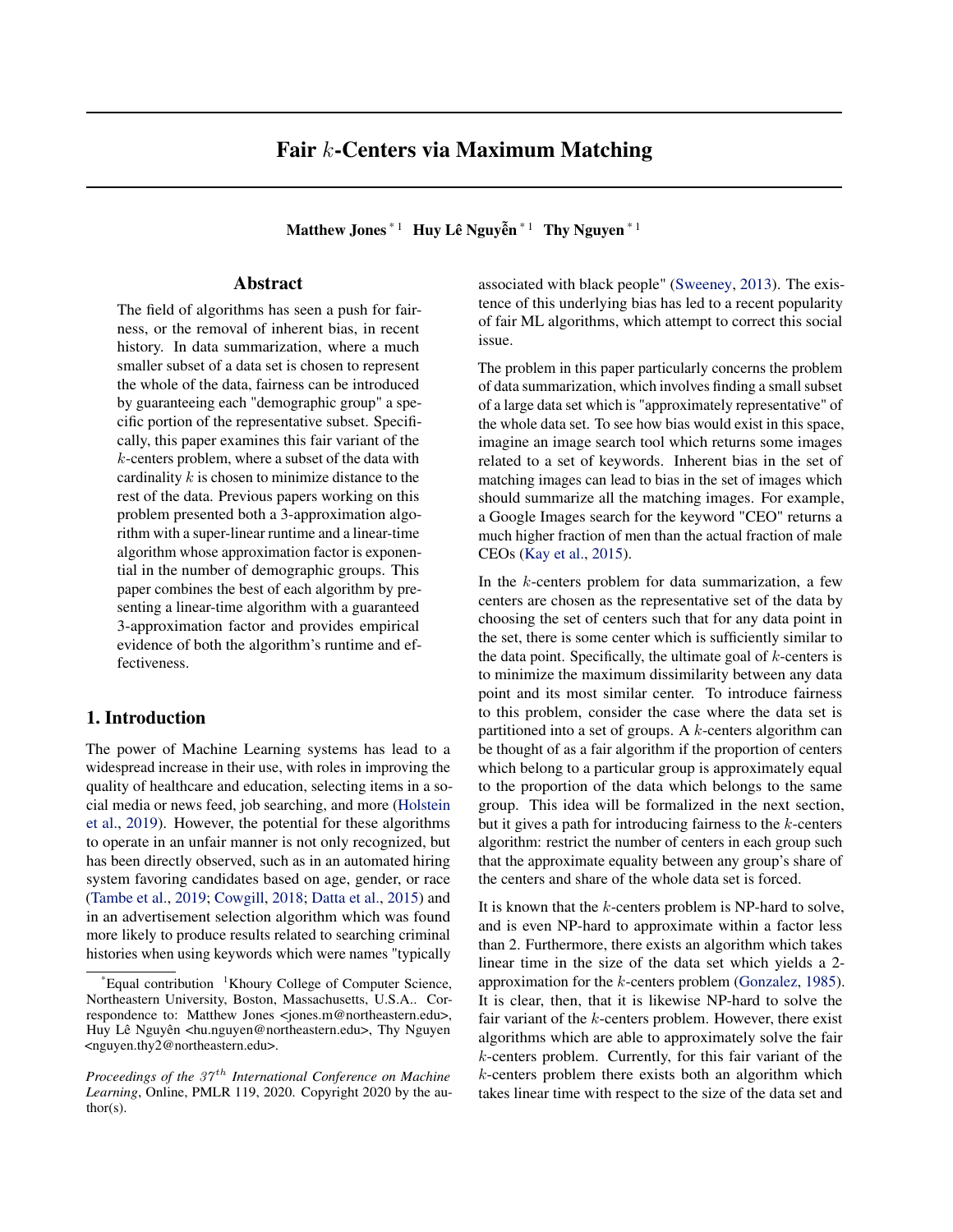achieves an approximation factor which is exponential in the number of groups [\(Kleindessner et al., 2019a\)](#page-9-0) , as well as an algorithm which takes at least quadratic time with respect to the size of the data set but achieves a 3-approximation [\(Chen et al., 2016\)](#page-9-0). In this paper, we bridge the gap between these two algorithms by providing an algorithm which is a strict 3-approximation algorithm for this variant of the k-centers problem and also runs in linear time with respect to the size of the data set.

### 2. The Problem

Given a set S and a metric d on domain  $S \times S$ , the k-centers problem involves choosing  $k$  centers such that the maximum distance of any item in  $S$  to a center is minimized. Formally, the optimal solution to a  $k$ -centers problem is given by

$$
\arg\min_{C=\{c_1,c_2,\dots,c_k\}\subseteq S} \max_{s\in S} \min_{c\in C} d(s,c).
$$

That is, choose the set  $C \subseteq S$  with cardinality k such that the maximum distance between any point  $s \in S$  and the point in  $C$  closest to  $s$  is minimized. As stated earlier, the  $k$ centers problem is NP-hard, and is additionally NP-hard to approximate within a factor better than 2 [\(Gonzalez, 1985\)](#page-9-0). Before working on the fair variant, this paper will briefly review Gonzalez's 2-approximation algorithm for the unfair k-centers problem in Section [4.](#page-2-0)

Fairness can be introduced to the k-centers problem in the case that there are demographic groups which compose S. Formally, suppose that  $S$  is divided into  $m$  demographic groups, such that  $S_i$  is the set of points in S from demographic group  $i$ , where

$$
\bigsqcup_{i=1}^{m} S_i = S.
$$

To introduce fairness to the k-centers problem, each of the m demographic groups is given a value  $k_i$ , where  $k_i$  is the number of centers (out of the total  $k$  centers) which may come from demographic group  $i$ . We will assume that

$$
\sum_{i=1}^{m} k_i = k
$$

and the solution to the fair  $k$ -center problem is given as

$$
\arg\min_{C=\{c_1,c_2,\ldots,c_k\}\subseteq S \atop \forall 1\leq i\leq m:|C\cap S_i|=k_i} \max_{s\in S} \min_{c\in C} d(s,c).
$$

The fact that the unfair version of the problem can be solved using the fair variant tells us that the fair variant is also NPhard up to a 2-approximation. The best existing polynomialtime approximation for the fair  $k$ -centers problem is a 3approximation [\(Kleindessner et al., 2019a\)](#page-9-0). However, existing algorithms for the 3-approximation all run in a time

complexity which is at least quadratic in  $|S|$ . This paper presents a similar algorithm which gives a 3-approximation in time linear with  $|S|$ .

### 3. Related Works

As mentioned above, our work is an improvement over [\(Kleindessner et al.,](#page-9-0) [2019a\)](#page-9-0) in approximation factor and [\(Chen et al.,](#page-9-0) [2016\)](#page-9-0) in runtime complexity. Specifically, [\(Kleindessner et al., 2019a\)](#page-9-0) proposed an  $(3 \cdot 2^{m-1} - 1)$ approximation algorithm in time  $O(nkm^2 + km^4)$  for the fair k-center problem. Note that the approximation factor is not known to be tight. [\(Chen et al.,](#page-9-0) [2016\)](#page-9-0) framed the fair k-center problem as a matroid center problem, and proposed matroid intersection for a 3-approximation algorithm in  $\Omega(n^2 \log n)$  time. Note that our algorithm is a 3−approximation in time  $O(nk)$ , maintaining the approximation factor in [\(Chen et al., 2016\)](#page-9-0) while having time complexity linear with the size of the dataset as in [\(Kleindessner](#page-9-0)  [et al., 2019a\)](#page-9-0). In the experimental section, we also observe that not only our algorithm has better objective value than [\(Kleindessner et al., 2019a\)](#page-9-0), it also has significantly better runtime as the number of groups increases.

[\(Kale,](#page-9-0) [2019\)](#page-9-0) extends the idea of [\(Guha,](#page-9-0) [2009\)](#page-9-0) for matroid center problem in streaming setting. They provide a  $((17 + 7\epsilon)(1 + \epsilon))$ -approximation one-pass algorithm and a  $(3 + \epsilon)$ -approximation two-pass algorithm with running time  $O((nr + r^{3.5}) \log(1/\epsilon) / \epsilon + r^2 \log(\Delta)/\epsilon)$ , where r is the rank of the matroid and  $\Delta$  is the aspect ratio of the metric.

A different fairness constraint on the selected points is studied in [\(Chierichetti et al., 2017\)](#page-9-0). For a clustering scheme to be fair, [\(Chierichetti et al., 2017\)](#page-9-0) requires that proportion of groups in each cluster must be similar to that in the whole. This line of work defines fairness according to the disparate impact doctrine [\(Feldman et al., 2015\)](#page-9-0). [\(Chierichetti et al.,](#page-9-0) [2017\)](#page-9-0) designed an algorithm for this fair variant of the kcenter and k-medoid problems for the case of two groups. [\(Rösner & Schmidt, 2018\)](#page-9-0) studied the fair k-center problems for multiple groups. [\(Bera et al., 2019\)](#page-9-0) generalizes the work of [\(Chierichetti et al., 2017\)](#page-9-0) by allowing group overlap, being applicable to any  $l_p$  norm objective, and the incorporation of restricted domination and minority protection as parameter of the fairness problem. Furthermore, [\(Schmidt](#page-9-0)  [et al., 2020\)](#page-9-0) studied the fair k-means problem in the streaming model under Euclidean metric and [\(Kleindessner et al.,](#page-9-0) [2019b\)](#page-9-0) considers the spectral clustering framework with the fairness notion of [\(Chierichetti et al., 2017\)](#page-9-0).

Another similar line of work is [\(Celis et al., 2018\)](#page-9-0). Their paper studies the problem of fair summarization. They have the same fairness constraints that the chosen points must have  $k_f$  elements from each group. However, their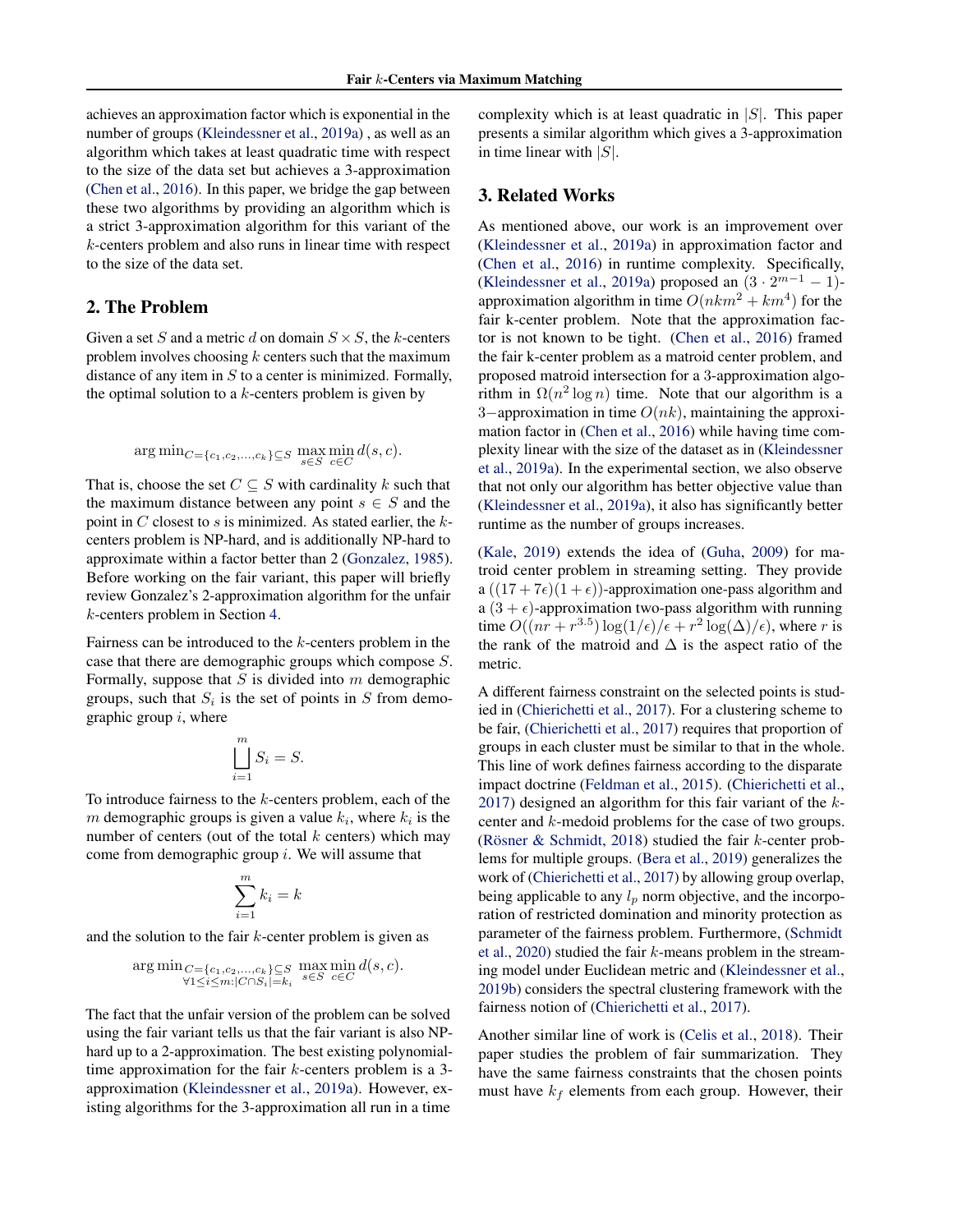<span id="page-2-0"></span>**Algorithm 1** Gonzalez's 2-approximation for  $k$ -centers **Input:** a set of points  $S = \{s_1, ..., s_n\}$ , a distance metric d, an integer k s.t.  $1 \leq k \leq n$ **Output:** A set C such that  $C \subseteq S$  and  $|C| = k$ Choose an arbitrary item  $s \in S$  and initialize  $C = \{s\}$ Initialize an array A of size n with values  $A[i] = d(s_i, s)$ for  $i = 2$  to  $k$  do Set  $c_i = \arg \max_j A[j]$ Set  $C = C \cup \{s_{c_i}\}\$ for  $j = 1$  to n do  $\sum_{j=1}^{J} \text{Set } A[j] = \min\{A[j], d(s_{c_i}, s_j)\}$ end end return $\mathcal C$ 

objective is to maximize the diversity score of the selected points. This score is defined as the squared volume of the parallelepiped spanned by the selected subset. The key difference of this work from our work is that our method does not need access to feature representation of the data but only to the metric on the dataset.

### 4. The 2-Approximation Algorithm for Unfair k-Centers

Algorithm 1 is Gonzalez's 2-approximation for the k-centers problem. It builds the solution by choosing the first of the  $k$  points arbitrarily, and then choosing the remaining points sequentially as the point farthest from the points actively in the solution. We use the following well-known theorem:

Theorem 4.1. *Algorithm 1 gives a 2-approximation for the*  k*-centers problem. [\(Gonzalez, 1985\)](#page-9-0)* 

This algorithm runs in time complexity  $O(nk)$ , since the algorithm involves k linear sweeps each taking  $O(n)$  time.

Gonzalez's algorithm will serve as the foundation for our algorithm in this paper, similar to the algorithm in [\(Chen et al.,](#page-9-0) [2016\)](#page-9-0). Specifically, we will use Gonzalez's algorithm to solve the unfair problem, "shift" some of the  $k$  centers to satisfy fairness and guarantee a 3-approximation, and replace centers which could not be shifted using some heuristic.

### 5. The 3-Approximation Algorithm for Fairness

Now, we include the fairness constraint. Recall that each item  $s_i \in S$  has a demographic group value  $f_i$ , and the number of centers which can be chosen for each demographic group value  $f$  is given by a value  $k_f$ . It is implicit that  $k = \sum_{f} k_f$ , so in order to have k centers in total each demographic group value  $f$  must be the demographic group value of exactly  $k_f$  centers. We use m to denote the

number of demographic group values and use  $S_f$  to denote  $\{s_i | s_i \in S, f_i = f\}$ . Also, note that we often use talk about satisfying the fairness constraints for each  $k_f$  as an upper bound, since we will often deal with sets with less than  $k$ items as being fair.

For ease of discussion, we will also add another constraint called the *fair shift constraint*. A set of points  $S' \subseteq S$ satisfies the fair shift constraint iff there is some function  $q$ from  $S'$  to  $S$  such that

- $\forall s' \in S' : d(s', g(s')) < \min_{s1, s2 \in S', s1 \neq s2} \frac{d(s_1, s_2)}{2}$
- The set  $\{c \mid \exists s' \in S : g(s') = c\}$  satisfies the fairness constraint

To understand what this constraint is saying, first denote d' as the minimum distance between any pair of distinct items in  $S'$ . Balls of radius  $d'/2$  around items in  $S'$  are pairwise disjoint. The mapping g on an item  $s' \in S'$  must return an item which is within the  $\left(\frac{d'}{2}\right)$ -ball around s'. In addition, the set given by  $g(S')$  must satisfy the fairness constraint. Therefore, the fair shift constraint is passed for a set  $S'$ if there is a set  $S''$  with the same cardinality as  $S'$  which satisfies the fairness constraint and such that each item in S' is within distance  $d'/2$  of some item in S''. We design Algorithm [3,](#page-4-0) used to test the fair shift constraint, to take the radius of the balls as an argument rather than calculating it from  $S'$ , because this allows the algorithm to be useful for optimizing the fair shift later in Algorithm [2](#page-3-0) by testing different radii for the same set  $S'$ .

### 5.1. A High-Level Overview: Approximation Analysis

For our complete fair  $k$ -centers algorithm, the strategy is to first use Gonzalez's algorithm for the case without fairness, and then modify the solution of Gonzalez's algorithm by moving the centers to satisfy the fairness constraint. Algorithm [2](#page-3-0) is the outline of the overall algorithm. A complete algorithm is in section 2 of the appendix. This algorithm use graph matching to make the solution fair similar to [\(Chen](#page-9-0)  [et al., 2016\)](#page-9-0) but we use carefully constructed binary searches in small domains to optimize the radius in  $O(\log k)$  iterations. In the rest of this section, we will expand the outline into a complete algorithm and prove both the asymptotic runtime and competitive ratio for Algorithm [2.](#page-3-0)

We see that step 1 of the algorithm is similar to Gonzalez's algorithm, except we need to keep track of the order in which items are added to the set  $C$  in Gonzalez's algorithm. This is a simple modification, and has no effect on the asymptotic time complexity. We denote the sequence returned by this step as  $\{a_1, a_2, ..., a_k\}$ . We also introduce the value  $d_i$ , which is the distance between  $a_i$  and the set  $\{a_1, ..., a_{i-1}\}\$ . Specifically,  $d_i$  is the minimum distance between  $a_i$  and an item in the sequence which precedes  $a_i$ .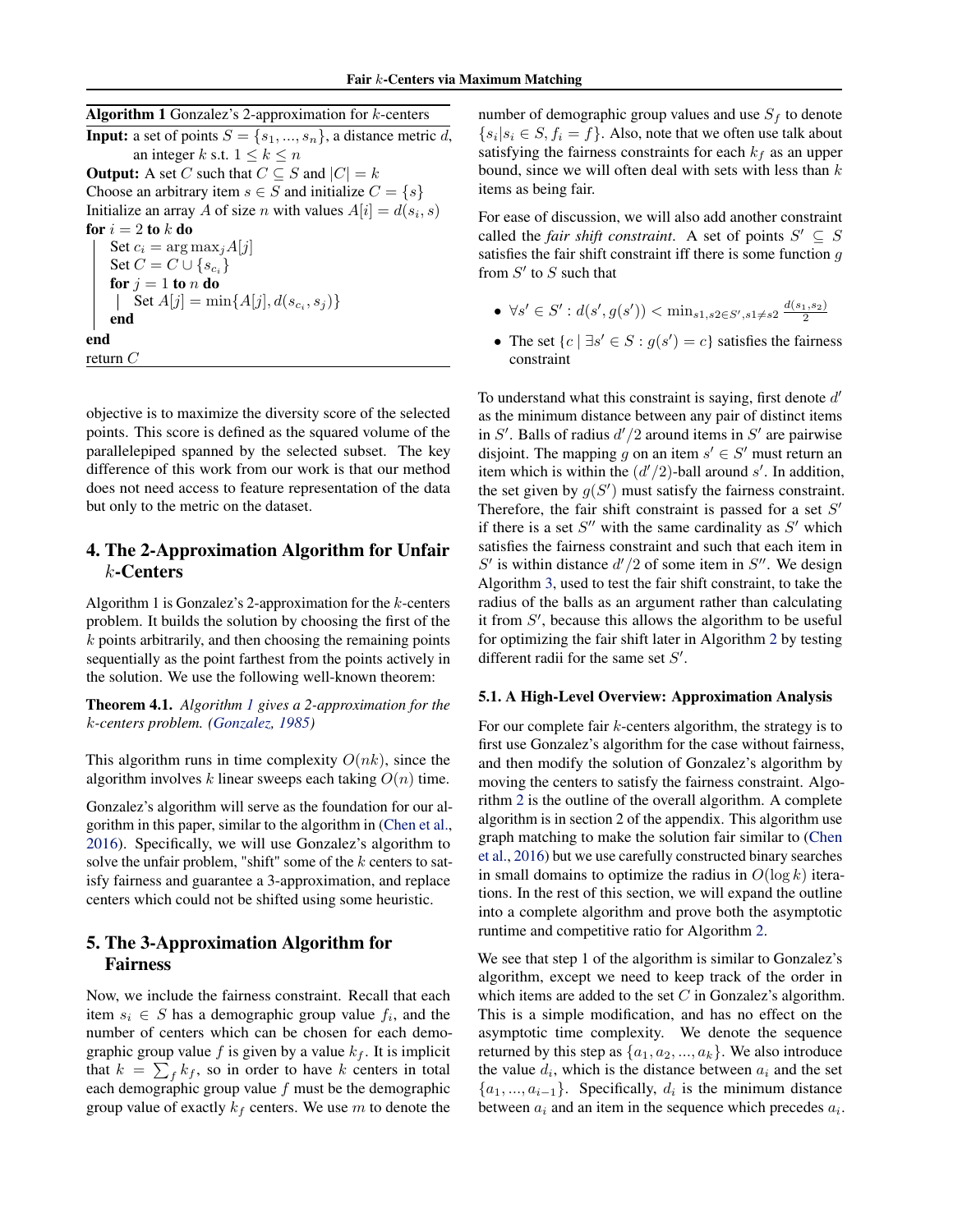<span id="page-3-0"></span>Algorithm 2 Outline of the 3-approximation algorithm for k-centers with fairness

- **Input:** a set of points  $S = \{s_1, ..., s_n\}$  each with a demographic group value  $f_i$ , a distance metric  $d$ , the values  $k_f$
- **Output:** A set C such that  $C \subseteq S$  and  $|\{s_i | s_i \in C \bigwedge f_i =$  $|f\rangle = k_f$  for all demographic group values f
- 1 Compute a sequence of  $k$  centers by choosing the first arbitrarily from S, and then iteratively choosing the point  $s \in S$  which is farthest from the set S by distance.
- 2 Find the largest integer  $h$  such that the first  $h$  items in the sequence satisfy the fair shift constraint.
- 3 Find the set of points which can substitute the first  $h$  items in the sequence such that the new set of  $h$  points has at most  $k_f$  points for each demographic group f and the maximum distance between an item and its substitution is minimized.
- <sup>4</sup> Choose the remaining centers arbitrarily such that the fairness constraint is satisfied.
- $\mathfrak s$  Return the  $k$  centers.

A helpful lemma at this point is:

**Lemma 5.1.** *The sequence*  $(d_2, d_3, ..., d_k)$  *is nonincreasing* 

*Proof.* 

$$
d_{i+1} = d(a_{i+1}, \{a_j\}_{j < i+1})
$$
\n
$$
= \min\{d(a_{i+1}, a_i), d(a_{i+1}, \{a_j\}_{j < i})\}
$$
\n
$$
\leq d(a_{i+1}, \{a_j\}_{j < i})
$$
\n
$$
\leq d(a_i, \{a_j\}_{j < i})
$$
\n
$$
= d_i
$$

The first and last equalities hold by definition. The second equality holds because the distance from a point  $p$  to a set is the minimum of the distance between  $p$  and any item in that set. The first inequality holds by the definition of minimum, and the last inequality holds because  $a_i$  was chosen before  $a_{i+1}$  in the sequence, so it must be no closer than  $a_{i+1}$ to  ${a_i}_{i \leq i}$ . This simplifies to  $d_{i+1} \leq d_i$ , which shows inductively that the sequence is non-increasing.  $\Box$ 

Therefore, as the number of sequence items we are considering increases, two things occur which limit the ability of the prefix with that size to pass the fair shift constraint. First, we add another item from the sequence which must be matched in order to shift centers and maintain fairness. Second, for every sequence item  $p$  we already need to match, the number of points which are "near"  $p$  is non-increasing, since  $d_i/2$ is non-increasing with i by Lemma 5.1), so  $p$  has no new points it can shift to, and possibly has less such points. In

these ways, our matching becomes more restricted as the number of sequence items we are considering increases.

Let the optimal solution of a specific  $k$ -centers problem with fairness require balls of radius  $r^*$  around the centers to cover S. On the same problem, we give the following lemma and prove it directly:

**Lemma 5.2.**  $d_i > 2r^* \implies$  the set  $\{a_i\}_{i \leq i}$  satisfies the *fair shift constraint* 

*Proof.* Assume that  $d_i > 2r^*$ . Each item in  $\{a_j\}_{j \leq i}$  must be distance  $\leq r^*$  from an optimal center, by the definition of  $r^*$ . Since  $d(a_i, a_k) \geq d_i > 2r^*$  for all  $1 \leq j \leq k \leq i$ , each  $a_i$ 's closest optimal center is unique, by the triangle inequality. So, we can match each  $a_i$  with its closest optimal center. This gives a matching between the items in  ${a_i}_{i \leq i}$  and points at distance  $\leq r^* < d_i/2$  which satisfy the fairness constraint.  $\Box$ 

From there, we can show that the set found by shifting  ${a_j}_{j\leq h}$  gives us a 3-approximation:

**Lemma 5.3.** Let  $C_h$  be the set of points returned by step 3 *of Algorithm 2. Then, any set* C *such that* 

- • C *satisfies the fairness constraints (up to equality on all*  $k_f$ *)*
- $C_h \subseteq C$

*is a 3-approximation for the* k*-centers problem with fairness.* 

*Proof.* For ease of notation, we define  $A_h = \{a_j\}_{j \leq h}$ .

First, it must be the case that  $d_{h+1} \leq 2r^*$ . If  $d_{h+1} >$  $2r^*$ , then the integer  $h + 1$  satisfies step 2 by Lemma 5.2, contradicting h as a maximum. Since  $d_{h+1} \leq 2r^*$ , we see  $d(a_{h+1}, A_h) = d_{h+1} \leq 2r^*$ . Since  $d(a_{h+1}, A_h)$  ≥  $d(a, A_h)$  for all  $a \in S \setminus A_h$  due to the way the sequence  $(a_i)$  was chosen, it follows that

$$
\forall s_i \in S, d(s_i, A_h) \le 2r^*
$$

Finally, we must show that step 3 only shifts items in  $A_h$  by at most  $r^*$  to obtain  $C_h$ . If every item in  $A_h$  is within distance  $d_h/2$  of its covering optimal center, then it can shift to that center, which must be a distance at most  $r^*$ . If any item in  $A_h$  is not within distance  $d_h/2$  of its covering optimal center, then it must be the case that  $d_h/2 < r^*$ , and every item in  $A_h$  shifts at most  $d_h/2 < r^*$ . Therefore,

$$
\forall a_j \in A_h, d(a_j, C_h) \le r^*
$$

By the triangle inequality,

$$
\forall s_i \in S, d(s_i, C_h) \leq \min_{a_i \in A_h} d(s_i, a_i) + d(a_i, C_h)
$$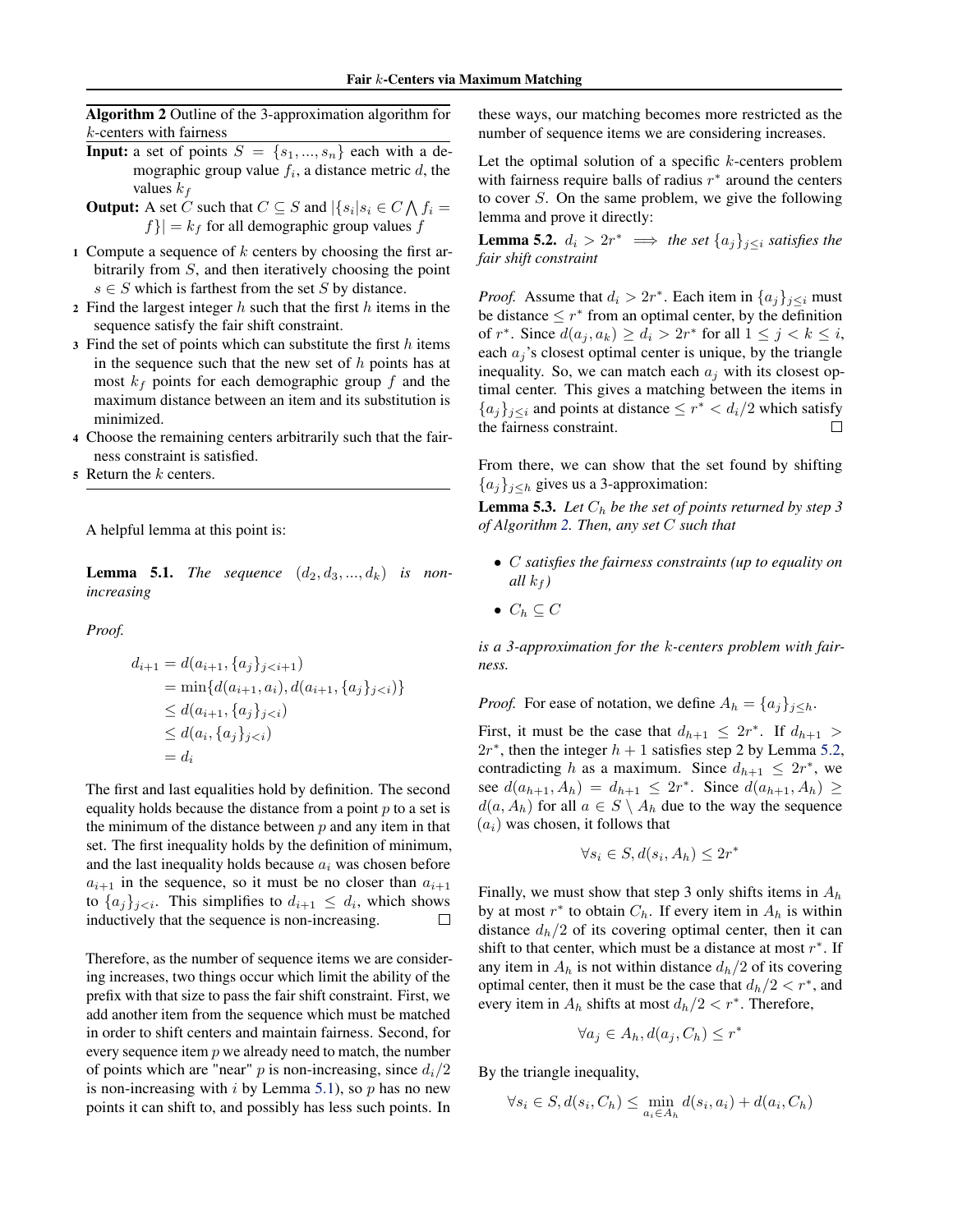6

 $\Box$ 

$$
\leq d(s_i, A_h) + r^* \leq 3r^*
$$

<span id="page-4-0"></span>Adding any item to  $C_h$  cannot increase  $d(s_i, C_h)$ . So, if  $C_h \subseteq C$  then

$$
\forall s_i \in S, d(s_i, C) \le 3r^*
$$

Which also sufficiently proves the more concise theorem:

Theorem 5.4. *Algorithm [2](#page-3-0) gives a 3-approximation for the* <sup>4</sup> *problem of k-centers with fairness.* 

# 5.2. Filling in the Details: Runtime Analysis  $\frac{7}{8}$

At this point, we will expand the algorithm with details, and 9 explain how to implement each step correctly and efficiently. As discussed earlier, we can run step 1 of Algorithm [2](#page-3-0)  similar to Gonzalez's algorithm, in  $O(nk)$  time. 10

Steps 2 and 3 each require us to test whether we can shift to <sup>11</sup> a fair set of points within some bounded pairwise distance <sup>12</sup> to the original set. Specifically, given a set of points  $A \subseteq S^{-13}$ and a value  $d'$ , we want to know if there exists a fair set  $14$  $B \subseteq S$  such that the following requirements are met:

- $|B| \leq |A|$
- $\forall a \in A, d(a, B) \leq d'$  18

It is worth noting here that the algorithm will not require  $\frac{19}{|R| - |A|}$  but by the pature of how we choose d' the sets  $\frac{20}{20}$  $|B| = |A|$ , but by the nature of how we choose d' the sets  $\frac{20}{3}$ <br>B which we care about will always have  $|B| = |A|$  since  $\frac{21}{3}$ B which we care about will always have  $|B| = |A|$ , since the balls of radius  $d'$  around A will be disjoint. Solving this problem is best accomplished using the faster of either a maximum bipartite matching or a maximum-flow algorithm. Note that instead of rebuilding the graph every time Algorithm 3 is invoked, we build them incrementally by editing the same graph to avoid recomputation. We will discuss how to do this shortly.

Algorithm 3 tests the fair shift constraint. First, we prove correctness of this algorithm. If there is a way to shift points in  $\{a_j\}_{j\leq \ell}$  to a fair set for some  $\ell$  such that each point moves at most  $d'$  to the new set, then the distance between a point  $a_j$  and its shift destination  $b_j$  is at most d'. Therefore, the edge from  $a_i$  to the demographic group of  $b_i$  in G is added, with label  $b_j$ . Flow from s to t can be built by edgedisjoint unit flows of the form  $s \to a_j \to f_{b_j} \to t$ . Exactly  $\ell$  such flows exist, and therefore the maximum flow value is  $\ell$ . Conversely, if a flow with value  $\ell$  exists, then every edge from s to  $V_A$  is at capacity, and the  $\ell$  flows from  $V_f$ to t show that the items given by the edges with labels  $b_i$ satisfy fairness up to an upper bound, since flow through each  $v_f \in V_f$  is upper bounded by  $k_f$  and corresponds to

Algorithm 3 Testing the fair-shift constraint

**Input:** a set of points  $A = \{a_1, ..., a_\ell\}$ , a value d'

**Output:** A fair set B such that  $|A| \geq |B|$  and  $\forall a \in \mathbb{R}$  $A, d(a, B) \le d'$ , OR the empty set

- 1 Create a directed graph  $G = \{V = \{s, t\}, E = \emptyset\}$
- 2 Create a vertex set  $V_A$  of size  $\ell$  with a one-to-one mapping with points in A
- 3 Create a vertex set  $V_f$  with size m with a one-to-one mapping with demographic group values
- 4 Update V with value  $V \sqcup V_A \sqcup V_f$
- for *all demographic group values* f do
	- Update  $E$  with an edge from the vertex for  $f$  in  $V_f$  to  $t$ with weight  $k_f$

$$
for i = 1 to l do
$$

- if  $d(S_f, a_i) < d'$  then
	- Update  $E$  with an edge from the vertex for  $a_i$  in  $V_A$  to the vertex for f in  $V_f$  with weight 1 and labeled by  $\arg \min_{b \in S_f} d(b, a_i)$

end

```
end
```
for  $i = 1$  to  $\ell$  do

end

Update  $E$  with an edge from  $s$  to the vertex for  $a_i$  in  $V_A$ with weight 1

15 end

- 16 Run Dinic's Maximum Flow Algorithm on  $G$  from  $s$  to  $t$
- 17 if *flow value*  $= \ell$  then
	- Calculate  $B$  from the labels of edges used in the flow Return B
- else
- Return ∅
- end

the number of centers shifted into demographic group  $f$ . The  $\ell$  labels of edges from  $V_A$  to  $V_f$  at capacity then give a set of points which are one-to-one with A with pairwise distance at most  $d'$  (since the edges exist in  $G$ ) and are a fair set. Therefore, the conditions on  $B$  imposed by this algorithm are met, and we can use this to test the fair shift constraint when  $d'$  is chosen correctly.

The graph used here has size bounds  $|V| = \ell + m + k + 2 =$  $O(k)$  and  $|E| \le n + \ell + 2k = O(n)$ . We get the bound n on the number of edges between  $V_A$  and  $V_f$  when we are analyzing Algorithm 3 in the context of Algorithm [2](#page-3-0) since  $d'$  is always chosen such that balls of radius  $d'$  around A are disjoint, so each  $s \in S$  yields at most one edge between  $V_A$ and  $V_f$ . Therefore, the time complexity of this algorithm is the time required to construct G, plus  $O(n\sqrt{k})$  time for line 19 using a special case of Dinic's algorithm. We omit the time complexity of building  $G$  for a bit longer.

Now, we are ready to examine the time complexity and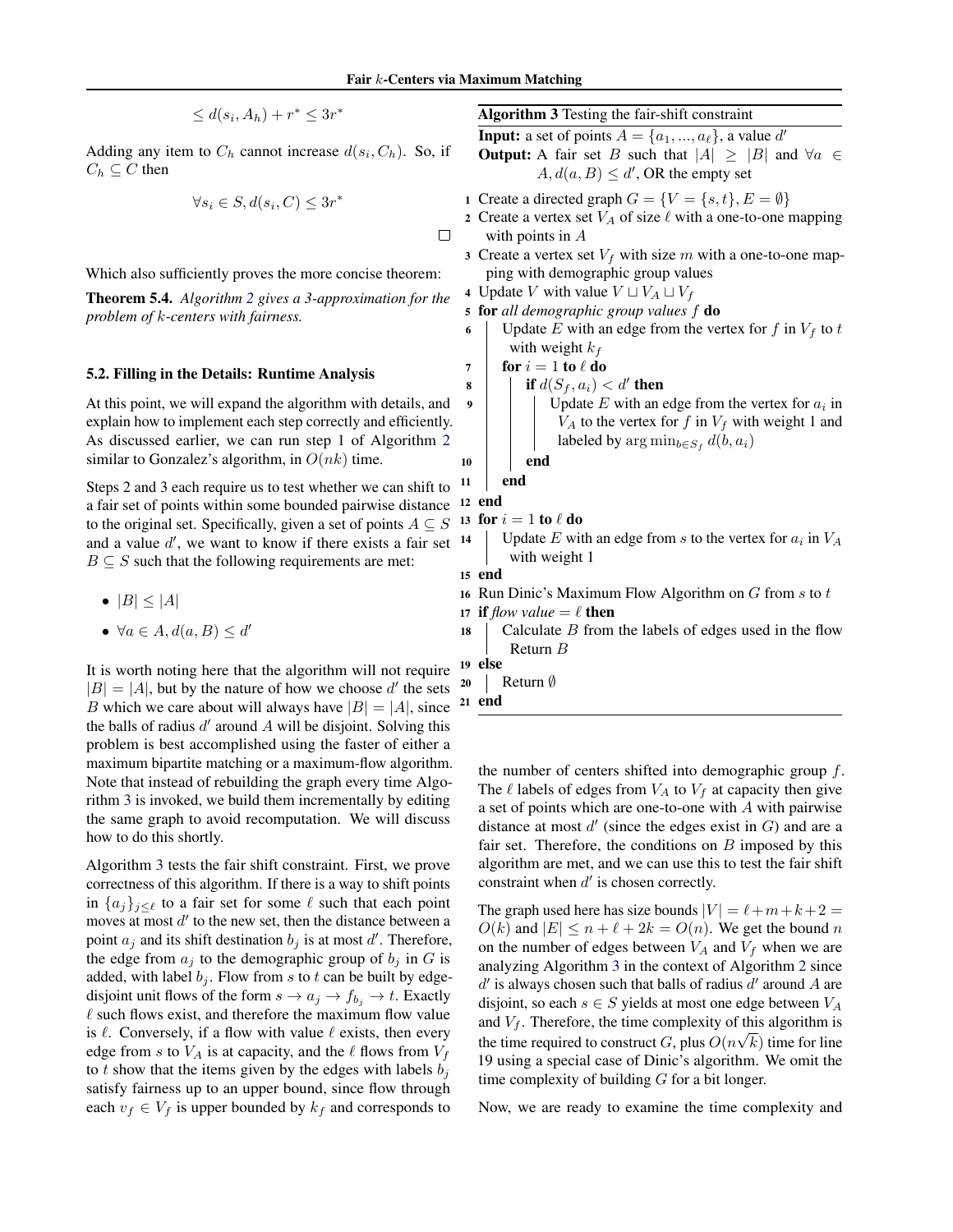<span id="page-5-0"></span>complete correctness of Algorithm [2](#page-3-0) using Algorithm [3,](#page-4-0) which will yield the following result:

Theorem 5.5. *There exists an algorithm which gives a 3 approximation for the problem of* k*-centers with fairness and which runs in time*  $O(nk)$ *.* 

Line 1 of Algorithm [2](#page-3-0) can be executed in  $O(nk)$  time similar to Gonzalez's algorithm, and lines 4 and 5 can be executed in  $O(n)$  time.

To accomplish line 2, we use Algorithm [3](#page-4-0) with a binary search. That is, binary search the value  $\ell$  over the integer range [0, k], with  $d' = d_{\ell}/2$  at each iteration. If a fair shift exists then we need  $h \ge \ell$ , and if a fair shift does not exist then we need  $h < l$ . This finds the correct value h (recall  $h$  is the maximum value such that a fair shift exists). We can accomplish line 3 in a similar fashion. This time, we fix  $\ell = h$ , and we vary the value d', to find the minimum value  $r$  such that a fair shift exists. This time, if a fair shift exists then we need  $r \leq d'$ , and if a fair shift does not exist then we need  $r > d'$ . Note that we can search over discrete values of  $d'$  corresponding to distances from  ${a_i | 1 \le i \le \ell}$  to  ${S_f |$  all demographic groups  $f$ . There are at most  $mk = O(k^2)$  such distances, hence both binary searches require  $O(\log k)$  levels.

Since the time complexity of Algorithm [3](#page-4-0) is  $O(n\sqrt{k})$  without the graph construction, the time complexity of Algorithm [2](#page-3-0) is the sum of 3 time complexities:

- $O(nk) + O(n) + O(n\sqrt{k} \log(k)) = O(nk)$
- $\bullet$  The time to build all graphs  $G$  for both binary searches
- The time to find the discrete values for  $d'$  in the second binary search.

The third item is easier to address than the second, so we'll start with that. Each  $s \in S$  has distance  $\leq d'$  to at most one point in  $A<sub>h</sub>$ , and these provide the candidate distances for the optimal fair shift. Hence, there are at most  $n$  such distances. We can compute these distances in  $O(nk)$  time, and store the  $O(n)$  distances. We reduce the number of candidate distances at each level by half using the approach of binary search, so we can use linear-time rank-finding to find all the values  $d'$  for the search in  $O(n)$  time total, so the third item takes  $O(nk)$  time total.

To do the second item efficiently, we don't construct G from scratch every time. Instead, we keep a base graph  $G'$  for our binary search, which represents the graph's state at some stage in the binary search, and we update  $G'$  and build  $G$ from G' throughout the binary search. In line 2 of Algorithm [2,](#page-3-0) we see that when we increase the value  $\ell$  in the binary search, two significant changes occur with respect to  $G$ :

- The value  $d'$  decreases (or at least doesn't increase), so existing edges between  $V_A$  and  $V_f$  may need to be removed. We do this by giving each edge a threshold value  $r_e$  when it is created, so we can check each edge between  $V_A$  and  $V_f$  and remove edges with  $d' < r_e$ .
- We add new vertices to  $G$ , and new edges incident to those vertices. This can be accomplished by checking distances between each point in S with each new point  $a_i$  we consider, and adding edges (and setting their value  $r_e$ ) as needed.

Consider a level  $j$  in the binary search in line 2 of Algorithm [2,](#page-3-0) where the search is restricted to the integer range  $[l_i, u_j]$ and we need to test  $\ell = (l_j + u_j)/2$ . We maintain the invariant that G' is the graph when we tested  $\ell = l_j$ . Initially,  $[l_1, u_1] = [0, k]$  and  $G' = \{V = \{s, t\}, E = \emptyset\}$ . Any time we add an edge, we set  $r_e$  to the distance of the shift corresponding to that edge. To compute the next value  $G$  at each level of the search, start with  $G = G'$ , and modify  $G$ as described earlier: check edges and remove all edges with  $d' < r_e$ , and add vertices and corresponding edges for each  $a_i$ , where i is between the level of G' and  $\ell$  (including  $\ell$ ). Furthermore, when a binary search level would set  $l_{i+1} \leftarrow \ell$ , such that we would continue by searching the upper half of the current range, then update  $G'$  with the current value of G, since we will never need to remove any of the current vertices of G. Each iteration of the binary search then requires time  $O(n)$  to check edges for  $d' < r_e$ , time  $O(n +$  $k$ ) =  $O(n)$  to possibly copy G or G', and time  $O(n(\Delta \ell))$  to obtain G from G' where  $\Delta \ell$  is given by  $\max\{|l_i - \ell|, |u_i - \ell|\}$  $\ell$  and represents the step size at that level of the binary search. The values  $\Delta \ell$  are decreasing geometrically, as the step size in binary search roughly halves on each iteration. The sum over  $\Delta \ell$  then equals  $O(|range|) = O(k)$ , hence the time to construct all the graphs for line 2 of Algorithm [2](#page-3-0)  is  $O(n(k + \log k)) = O(nk)$ .

In line 3 of Algorithm [2,](#page-3-0) we can keep the vertex sets constant for all graphs  $G$ , and we modify the edges between  $V_A$  and  $V_f$ . We have  $O(n)$  edges which can ever exist at any level of this binary search, which we partition into three sets during the binary search: present edges, potential edges, and absent edges. If our binary search is looking at values of d' in the ranges  $[r_{low}, r_{high}]$ , then present edges have  $r_e$  <  $r_{low}$ , absent edges have  $r_e$  >  $r_{high}$ , and potential edges have  $r_{low} \leq r_e \leq r_{high}$ . By this definition, the names become clearer: absent edges will never exist in G in future binary search levels, present edges will always exist in  $G$  in future binary search levels, and potential edges are not yet decided and may or may not be included in G depending on future binary decisions. By deciding which edges are present or absent, we are only required to check potential edges on each iteration to obtain G. With this intuition, when  $r_{low}$  is increased (i.e. we are searching on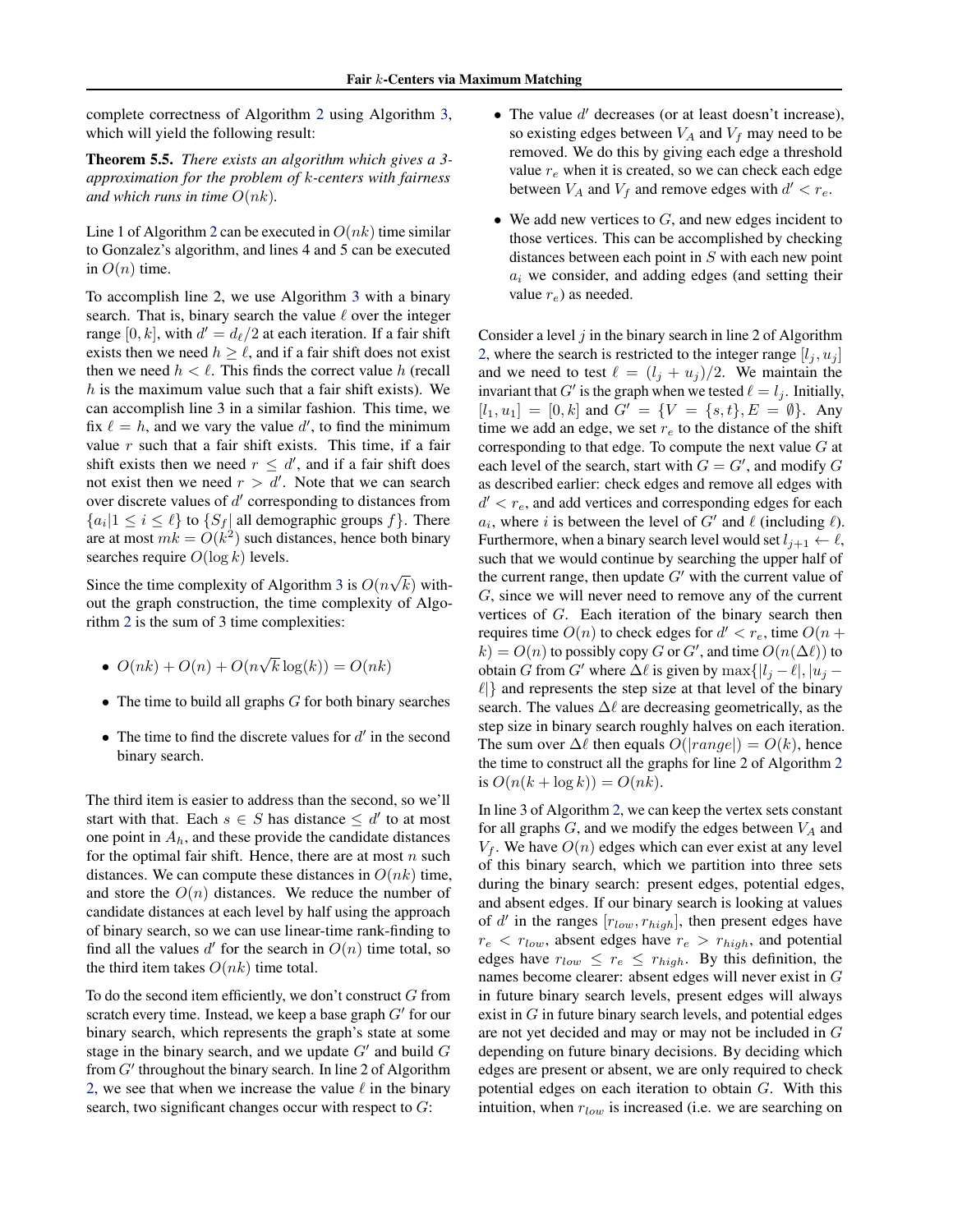<span id="page-6-0"></span>the upper half of our binary search range in later iterations), then edges with  $r_{low} \leq r_e \leq d'$  become present edges. On the other hand, when  $r_{high}$  is decreased because we are searching on the lower half of our current range, then edges with  $d' < r_e \le r_{high}$  become absent edges. We only have to test potential edges at each level and the number of potential edges decreases geometrically over iterations. Thus,  $G'$  can be updated at each level to indefinitely contain present edges. For a simple upper bound on the runtime analysis, testing edges to build  $G$  and the time to copy to and from G and G' takes  $O(n)$  time at each of the  $O(\log k)$ levels. Therefore, the time complexity of this binary search is given by  $O(n(\ell + \log k)) = O(n(k + \log k)) = O(nk)$ , since we need to compute the value  $r_e$  and the closest center  $a_i$  (with  $i \in [1, \ell]$ ) for each  $s \in S$ .

Therefore, our total time complexity is  $O(nk) + O(nk)$  +  $O(nk) = O(nk)$ , and our algorithm is a correct 3approximation for the fair k-centers problem by Theorem [5.4,](#page-4-0) which yields Theorem [5.5.](#page-5-0)

### 6. Experiments

In this section, we report experimental results of our proposed fair k-center algorithm on real and synthetic datasets, in comparison with the  $(3 \cdot 2^{m-1} - 1)$ -approximation algorithm and heuristic methods proposed in [\(Kleindessner et al.,](#page-9-0) [2019a\)](#page-9-0). The first heuristic (Heuristic A in [\(Kleindessner](#page-9-0)  [et al., 2019a\)](#page-9-0)) runs algorithm [1](#page-2-0) with  $k = k_f$  for each member of the same group  $f$  and returns the union of centers returned by each run. The second heuristic (Heuristic B in [\(Kleindessner et al., 2019a\)](#page-9-0)) chooses centers similarly to algorithm [1](#page-2-0) but only from groups that does not have enough centers. We also designed another heuristic (Heuristic C) that also runs algorithm [1](#page-2-0) on each subgroup. However, instead of choosing the center that maximizes the minimum distance to the only centers in each subgroup, it selects new centers that maximize the minimum distance to all centers. Heuristic C is an improvement over Heuristic A, as the latter does not take into account distance to centers from other groups when choosing the next center. We tested two variants of algorithm [2.](#page-3-0) The difference is at the final step, once it is already guaranteed the 3-approximation and the algorithm has to pick additional centers to satisfy the fairness constraint up to equality. The fist variant is Algorithm [2](#page-3-0) Seq, which sequentially goes through points in the datasets and selects points to be centers from groups that does not reach the required number of centers. The second variant is Algorithm [2-](#page-3-0)Heuristic, which selects the remaining centers by running Heuristic B with  $k = k'_f$  for each f, where  $k'_f$ is the required number of centers from group  $f$  minus the number centers that's already selected in that group after step 3. It is also possible to run algorithm [2](#page-3-0) with other heuristics methods.

For each algorithm, we collect objective values and runtime on every dataset for 100 random runs (performed on a PC with 3.7 GHz i3 / 8GB DDR4). For the method in [\(Kleindessner et al., 2019b\)](#page-9-0), we utilized the implementation provided by the author for the experiments. The original implementation in [\(Kleindessner et al., 2019b\)](#page-9-0) calculates the whole distance matrix of the data before running the clustering algorithm. To compare the runtime of the algorithms, our implementation computed the distances on the fly. For fair comparison, we slightly modified the implementation of [\(Kleindessner et al., 2019b\)](#page-9-0) so the distance between each point is computed when needed.

### 6.1. Simulated Data

We generate  $m$  4-dimensional Gaussian isotropic blobs with identity covariance matrix. The total number of points is fixed at 4000 and divided equally among each blob. Each point is randomly assigned to a group. The total number of group is m. We set  $k_f = 1$  for all f, to require the algorithms to output  $m$  centers satisfying the constraint that one member from each group is represented. We report the the objective value and running time with varied  $m$  for Euclidean metric.

Table [1](#page-7-0) shows the mean and standard deviation of objective value on simulated data. As seen in table [1,](#page-7-0) our proposed algorithms outperformed the other methods. It is also important to note that our algorithm's performance has the least variance among those tested. This shows that our algorithms are less sensitive to the choice of the initial center in algorithm [1.](#page-2-0) Figure [1](#page-7-0) shows our algorithm tends toward significantly better runtime than [\(Kleindessner et al.,](#page-9-0) [2019a\)](#page-9-0). Although both algorithms are linear with respect to the number of samples, the algorithm's time complexity in [\(Kleindessner et al., 2019a\)](#page-9-0) has the large order term at  $O(nkm^2)$ , while ours is at  $O(nk)$ . This explains why our algorithm is much faster as the number of groups grows. It is also worth noting that there does not seem to be a clear performance advantage to running Heuristic B over sequentially adding points after algorithm 2.

We also include more experiments for simulated data in the Appendix. In the additional experiments, we unbalance the groups by forcing one group to have disproportionately more centers than the rest.

### 6.2. Real data

We apply our algorithm on 4 real datasets. For each dataset, we use numeric features for clustering and selected categorical attributes as group assigment:

• Adult (A) dataset [\(Kohavi & Becker, 1996\)](#page-9-0) contains socioeconomic records of 48842 individuals for prediction of whether income exceeds 50k/year. We use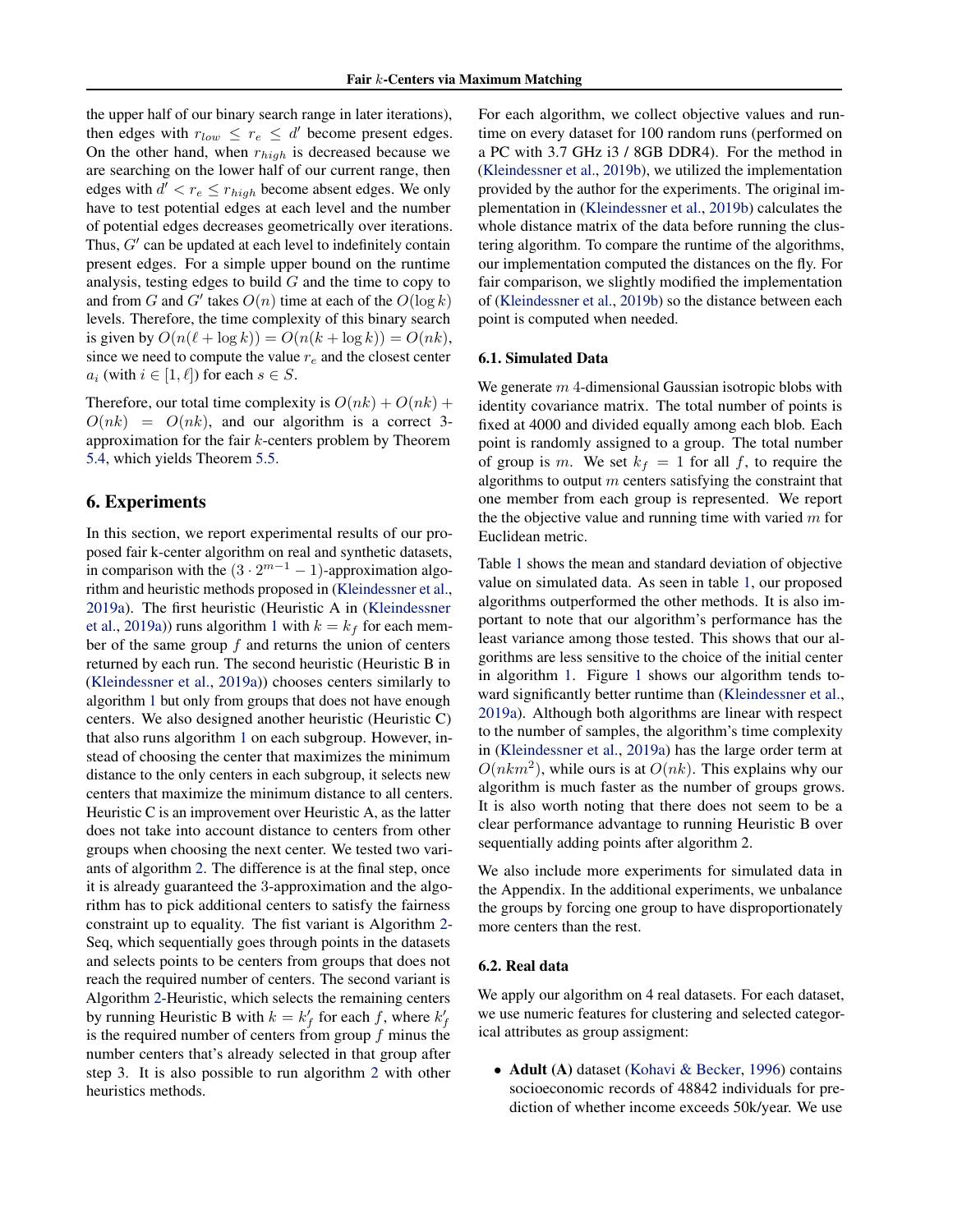<span id="page-7-0"></span>Table 1. Mean and standard deviation of objective value on simulated data

| Algorithms                                                     |                                                       | 50 Groups 100 Groups 200 Groups 400 Groups                  |  |
|----------------------------------------------------------------|-------------------------------------------------------|-------------------------------------------------------------|--|
| Alg $2$ -Seq                                                   |                                                       | <b>6.89 (0.2)</b> 6.52 (0.31) <b>6.5 (0.41)</b> 6.46 (0.38) |  |
| Alg 2-Heu B $6.91(0.26)$ 6.48 (0.25) 6.51 (0.43) 6.44 (0.38)   |                                                       |                                                             |  |
| Kleindessner 7.01 (0.46) 6.88 (0.75) 7.45 (0.78) 7.26 (0.51)   |                                                       |                                                             |  |
| Heuristic A 21.38 (2.84) 17.7 (1.55) 16.61 (1.57) 13.87 (1.33) |                                                       |                                                             |  |
| Heuristic B                                                    | $7.66(1.09)$ 8.16 $(0.94)$ 7.81 $(0.71)$ 7.8 $(0.62)$ |                                                             |  |
| Heuristic C                                                    |                                                       | 7.26 (1.17) 7.43 (0.87) 7.44 (0.6) 7.42 (0.62)              |  |



Figure 1. Mean runtime in seconds on simulated data

*gender* and *race* for group assignment.

- Wholesale (W) dataset [\(Cortez, 2014\)](#page-9-0) contains monetary spending on various products of clients of a wholesale distributor. We select the *location* attribute for group assignment.
- Student (S) dataset [\(Cardoso, 2014\)](#page-9-0) includes information about grades, socioeconomic, and school data relevant to predicting academic performance of students on Math. We use features *sex*, *address* (urban or rural) and student's *school* for group assignment.

The required number of centers from each group is proportional to the size of that group. This makes sure that every group is fairly represented in selected centers. Our constraint is based on the fairness notion of disparate impact [\(Feldman et al., 2015\)](#page-9-0) for classification setting. Equivalently, we require the selected centers to include a percent  $p$ of members from every group. For A-Gender and A-Race, we select  $p = 0.4\%$ . For the other datasets,  $p = 5\%$ . Table 2 shows the summary of the real datasets. In the appendix, we include further experiments with the constraint that requires an equal number of centers for each group. We utilize the Euclidean distance as the metric for both settings.

Table [3](#page-8-0) show the mean and standard deviation of objective values on real data. Our algorithms perform at least similar or better than the algorithm proposed in [\(Kleindessner et al.,](#page-9-0) Table 2. Summary of real dataset: number of samples, dimensionality, and count of each class for each attribute

| <b>Adult:</b> n=32561, d=6, gender = $(10771, 21790)$ ,     |
|-------------------------------------------------------------|
| race = $(311, 1039, 3124, 271, 27816)$                      |
| <b>Student:</b> n=649, d=16, school = $(423, 226)$ , ad-    |
| dress = $(197, 452)$ , sex = $(383, 266)$                   |
| <b>Wholesale</b> : $n=440$ , $d=6$ , region = (77, 47, 316) |

[2019a\)](#page-9-0). Similar to the simulated data, we observe little performance difference between Alg-2 Seq and Alg2-Heu B. In constrast to the simulated data, heuristics methods have reasonably good performance on real dataset. This is also observed in [\(Kleindessner et al., 2019a\)](#page-9-0). Figure 2 and 3 show our algorithms have better runtime than [\(Kleindessner](#page-9-0)  [et al.,](#page-9-0) [2019a\)](#page-9-0) in all settings. It is worth noting that our algorithms have a similar or better objective value on the real datasets, while having significantly better runtime.



Figure 2. Mean runtime in seconds on adult dataset



Figure 3. Mean runtime in seconds on student and wholesale dataset

### 6.3. High Number of Centers

We provide the experiments for synthetic data for case when the number of centers is large. Specially, we require that each demographic group has  $p = 70\%$  of its points selected as centers. We set  $n = 4000$  and use the same approach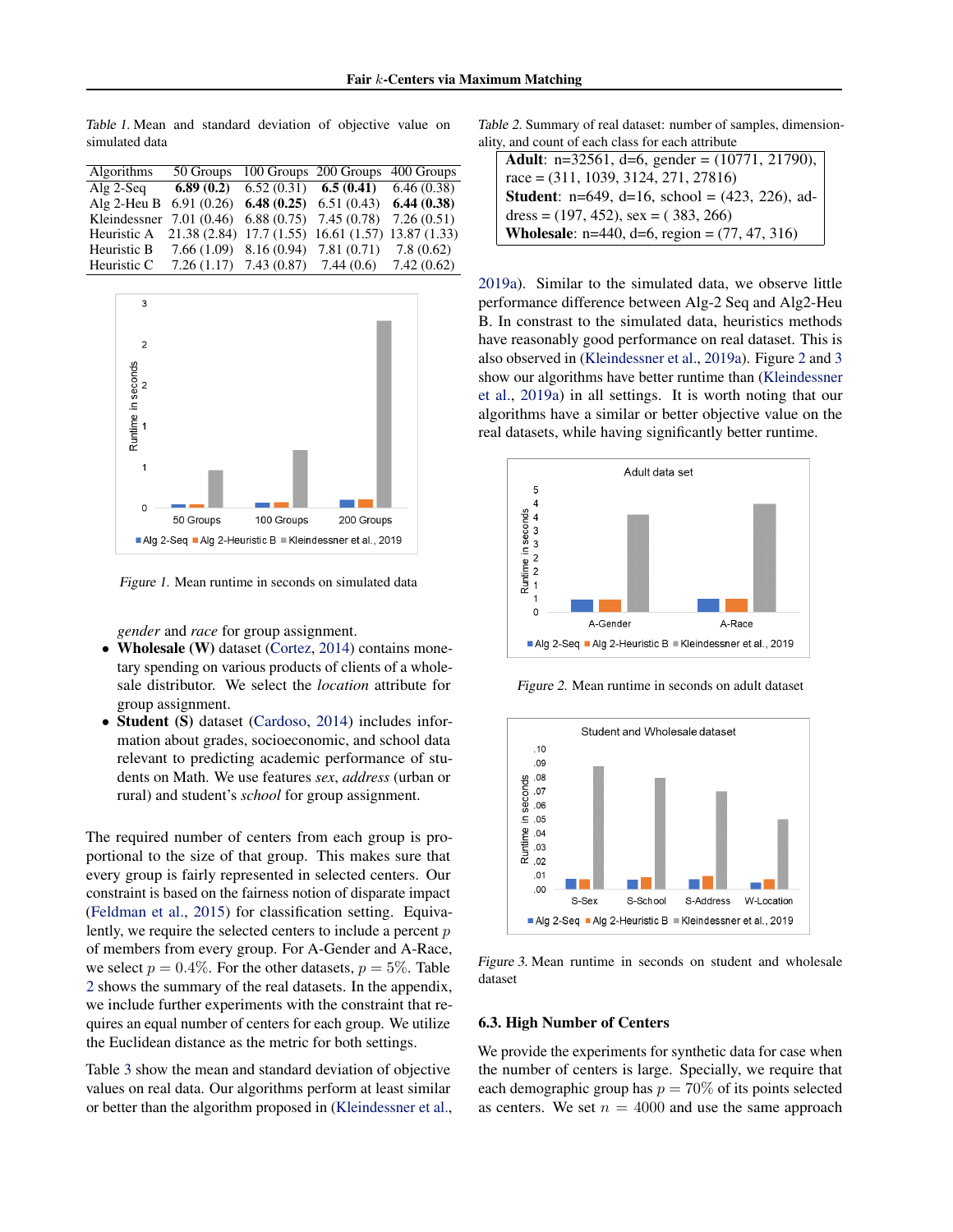<span id="page-8-0"></span>

| Table 3. Mean and standard deviation of objective value on real data |            |            |             |             |            |            |
|----------------------------------------------------------------------|------------|------------|-------------|-------------|------------|------------|
| <b>Algorithms</b>                                                    | A-Gender   | A-Race     | S-Sex       | S-School    | S-Address  | W-Location |
| Alg $2$ -Seq                                                         | 0.32(0.01) | 0.32(0.01) | 1.29(0.04)  | 1.3(0.04)   | 1.31(0.05) | 0.26(0.01) |
| Alg $2$ -Heu B                                                       | 0.32(0.01) | 0.32(0.01) | 1.28(0.03)  | 1.28(0.04)  | 1.3(0.04)  | 0.26(0.01) |
| Kleindessner                                                         | 0.36(0.03) | 0.34(0.02) | 1.29 (0.05) | 1.29 (0.06) | 1.3(0.05)  | 0.27(0.03) |
| Heuristic A                                                          | 0.41(0.02) | 0.35(0.03) | 1.36 (0.02) | 1.39(0.04)  | 1.37(0.04) | 0.28(0.01) |
| Heuristic B                                                          | 0.37(0.02) | 0.32(0.01) | 1.29(0.03)  | 1.3(0.04)   | 1.3(0.04)  | 0.27(0.01) |
| Heuristic C                                                          | 0.4(0.02)  | 0.32(0.02) | 1.29(0.03)  | 1.29 (0.02) | 1.35(0.05) | 0.24(0.02) |

in section [6.1](#page-6-0) to generate synthetic data. Our experiments confirm that our algorithm still has favorable performance and better runtime.

As observed in table 4 and figure 4, our approach is much faster and provide better performance compared to [\(Klein](#page-9-0)[dessner et al., 2019b\)](#page-9-0).

Table 4. Mean and standard deviation of objective value on stimulated data for larger number of centers

| Algorithm                                                          | 50 Groups 100 Groups 200 Groups 400 Groups                    |  |
|--------------------------------------------------------------------|---------------------------------------------------------------|--|
| $Alg 2-Seq$                                                        | <b>1.06 (0.01)</b> 1.47 (0.01) <b>1.73 (0.02)</b> 2.54 (0.04) |  |
| Alg 2-Heu B $1.06(0.02)$ 1.46 $(0.01)$ 1.74 $(0.04)$ 2.52 $(0.05)$ |                                                               |  |
| Kleindessner 1.21 (0.06) 1.43 (0.06) 1.84 (0.1) 2.36 (0.15)        |                                                               |  |
| Heuristic A $2.37(0.16)$ $3.23(0.18)$ $3.66(0.25)$ $4.10(0.29)$    |                                                               |  |
| Heuristic B                                                        | $1.03(0.06)$ 1.31 (0.16) 1.73 (0.06) 2.58 (0.16)              |  |
| Heuristic C                                                        | $1.65(0.04)$ 1.98 (0.22) 2.74 (0.01) 3.01 (0.23)              |  |



Figure 4. Mean runtime in seconds on stimulated data for large number of centers

### 7. Conclusion

The results of the experiments suggest that the algorithm introduced in this paper shows an improved runtime over existing algorithms for the same problem without sacrificing the quality of the result. This paper's algorithm has an asymptotic complexity of  $O(nk)$ , as opposed to the time complexity of  $O(nkm^2 + km^4)$  in the algorithm from (Kleindessner

[et al., 2019a\)](#page-9-0). We make the assumption that  $m \leq k \leq n$ , which is reasonable: we should have less centers than data points, and since we only consider demographic groups with at least one center required, we see that  $m \leq k$  with equality only when each demographic group gets exactly one center. Given these assumptions, it is understandable why the prior time complexity may show better performance, especially as m increases. The experiments reflect this. On most datasets, Algorithm 2 is significantly faster, by factors between 2 and 4. The difference in runtimes is fairly stable on the real datasets, with runtimes scaling together. The significance of the  $m<sup>2</sup>$  factor is most noticeable in the synthetic dataset, in Figure [1,](#page-7-0) where the ratio between the previous algorithm and Algorithm 2 blows up as the number of groups increases.

The performance of Algorithm 2 is also strong, compared to the previous algorithm in [\(Kleindessner et al., 2019a\)](#page-9-0). On the simulated data, Algorithm 2 performed the strongest of all the algorithms, as seen in Table [1.](#page-7-0) The real data results in Table 3 show that Algorithm 2 is competitive with existing algorithms. All of these datasets have very low variation in the objective values of the various algorithms, and Algorithm 2 showed the best performance in all except the Wholesale data and displayed the lowest variance.

In conclusion, Algorithm 2 shows a couple significant improvements over existing algorithms for the same problem. The algorithm is the first which is both linear in the size of the dataset and has a strict constant bound on the objective value of the result. Additionally, the time complexity and the competitiveness of Algorithm 2 are not significantly dependent on the number of demographic groups  $m$ , given  $m \leq k$ . In all cases, Algorithm 2 shows effective speed and competitiveness for adding fairness to the  $k$ -centers problem.

### Acknowledgments

We thank the reviewers for their insightful comments and suggestions. The authors were supported by NSF grants CCF 1909314 and CCF 1750716.